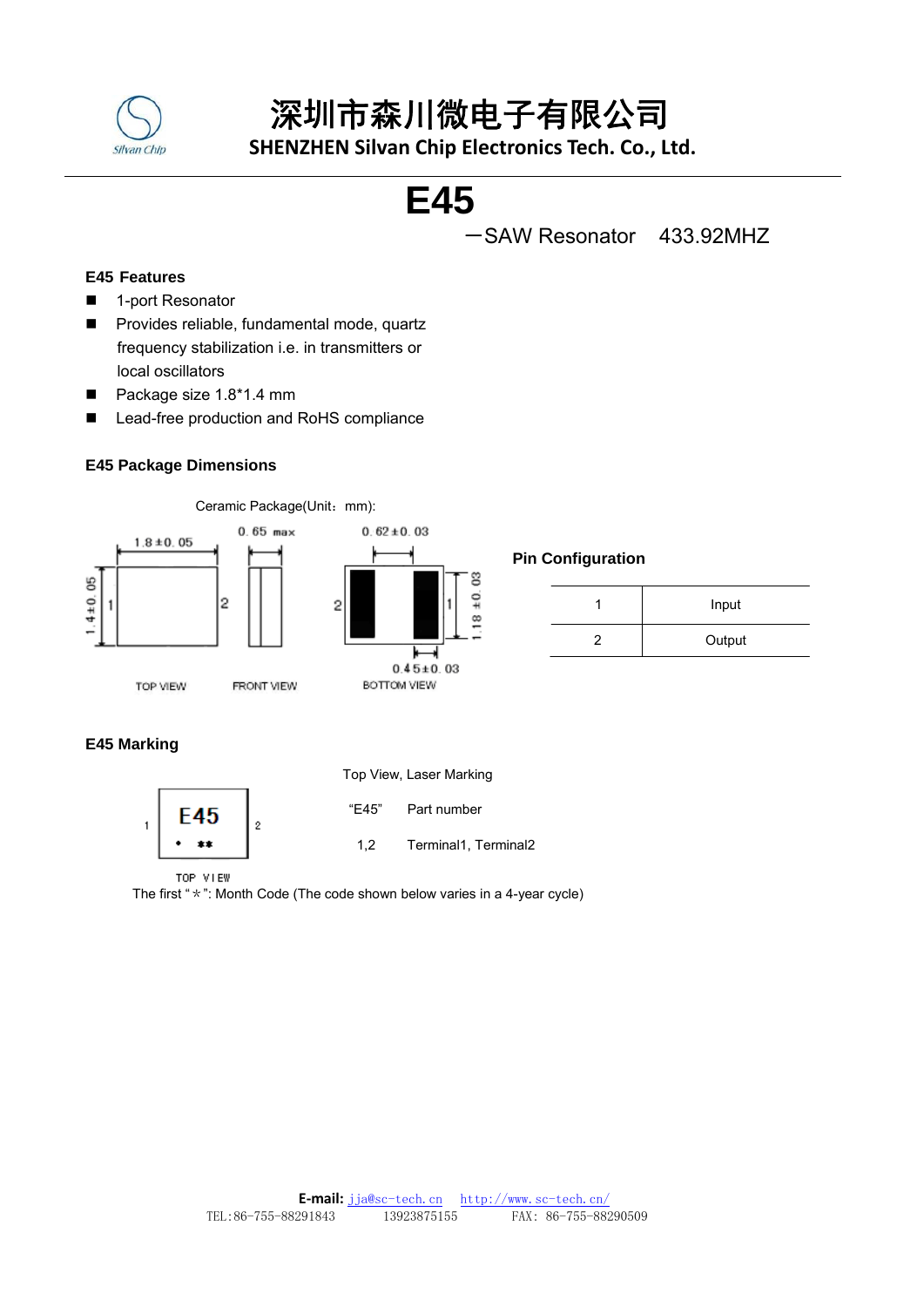

深圳市森川微电子有限公司

 **SHENZHEN Silvan Chip Electronics Tech. Co., Ltd.**

## **E45 Maximum Ratings**

| Rating                           | Value                 | Unit           |     |
|----------------------------------|-----------------------|----------------|-----|
| CW RF power dissipation          |                       | 10             | dBm |
| DC voltage between any terminals | $V_{\rm DC}$          | ±30            |     |
| Operating temperature range      | $T_A$                 | $-40 - +85$    | °C  |
| Storage temperature range        | $\tau_{\mathsf{stq}}$ | $-40 \sim +85$ | °€  |

## **E45 Electrical Characteristics**

| <b>Characteristic</b>                                          |                                          |                 | <b>Minimum</b> | <b>Typical</b> | <b>Maximum</b> | Unit                |
|----------------------------------------------------------------|------------------------------------------|-----------------|----------------|----------------|----------------|---------------------|
| Center Frequency                                               | <b>Absolute Frequency</b>                | $f_{C}$         | 433.82         |                | 434.02         | <b>MHz</b>          |
| $(+25^{\circ}C)$                                               | Tolerance from 433.920 MHz               | $\triangle f_C$ |                |                | ±100           | kHz                 |
| <b>Insertion Loss</b>                                          |                                          |                 |                | 1.6            | $\overline{2}$ | dB                  |
|                                                                | Unloaded Q                               | $Q_{U}$         |                | 9510           |                |                     |
| <b>Quality Factor</b>                                          | 50 © Loaded Q                            | $Q_{\parallel}$ |                | 1600           |                |                     |
| Temperature<br>Stability                                       | <b>Turnover Temperature</b>              | T٥              | 5              | 20             | 35             | $^{\circ}$ C        |
|                                                                | <b>Turnover Frequency</b>                | $f_0$           |                | $f_{C}$        |                | kHz                 |
|                                                                | <b>Frequency Temperature Coefficient</b> | <b>FTC</b>      |                | $-0.016$       |                | ppm/°C <sup>2</sup> |
| Absolute Value during the First Year<br><b>Frequency Aging</b> |                                          | $ f_A $         |                | ≤10            |                | ppm/yr              |
| DC Insulation Resistance Between Any Two Terminals             |                                          |                 | 1.0            |                |                | $M\odot$            |
| <b>RF</b> Equivalent<br><b>RLC Model</b>                       | <b>Motional Resistance</b>               | $R_M$           |                | 20.23          | 25             | $\circ$             |
|                                                                | Motional Inductance                      | Lм              |                | 70.591         |                | 4H                  |
|                                                                | <b>Motional Capacitance</b>              | $C_{M}$         |                | 1.908          |                | fF                  |
|                                                                | Shunt Static Capacitance                 | $C_0$           | 1.8            | 2              | 2.2            | pF                  |

**Electrostatic Sensitive Device Electrostatic Sensitive Device** 

### **E45 NOTE:**

1. Unless noted otherwise, case temperature  $T_c = +25^{\circ}C \pm 2^{\circ}C$ .

2. The center frequency, fc, is measured at the minimum insertion loss point with the resonator in the  $50\Omega$  test system. 3. Frequency aging is the change in fc with time and is specified at +65 $^{\circ}$ C or less. Aging may exceed the specification for prolonged temperatures above +65°C. Typically, aging is greatest the first year after manufacture, decreasing in subsequent years.

4. Turnover temperature, To, is the temperature of maximum (or turnover) frequency, fo. The nominal frequency at any case temperature, Tc, may be calculated from:  $f = f \circ [1 - FTC (To - TC)2]$ .

5. This equivalent RLC model approximates resonator performance near the resonant frequency and is provided for reference only. The capacitance Co is the static capacitance between the two terminals measured at low frequency

(10MHz) with a capacitance meter. The measurement includes case parasitic capacitance.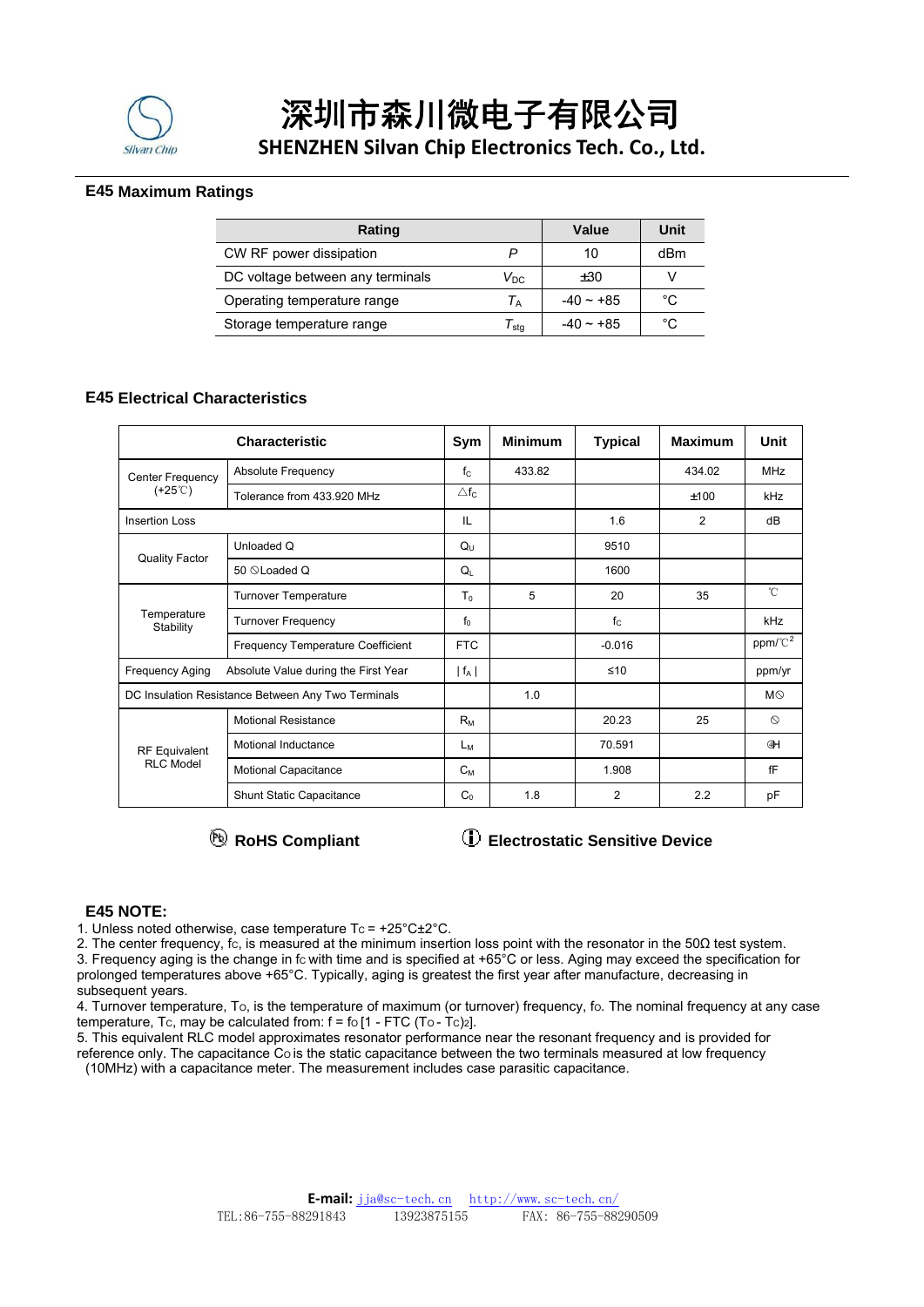

# 深圳市森川微电子有限公司

 **SHENZHEN Silvan Chip Electronics Tech. Co., Ltd.**

# **E45 Typical Frequency Response**

# **S21**





# **E45 Test Circuit Temperature Characteristics**



# **E45 Typical Application Circuits**

1) Low-Power Transmitter Application 2) Local Oscillator Application



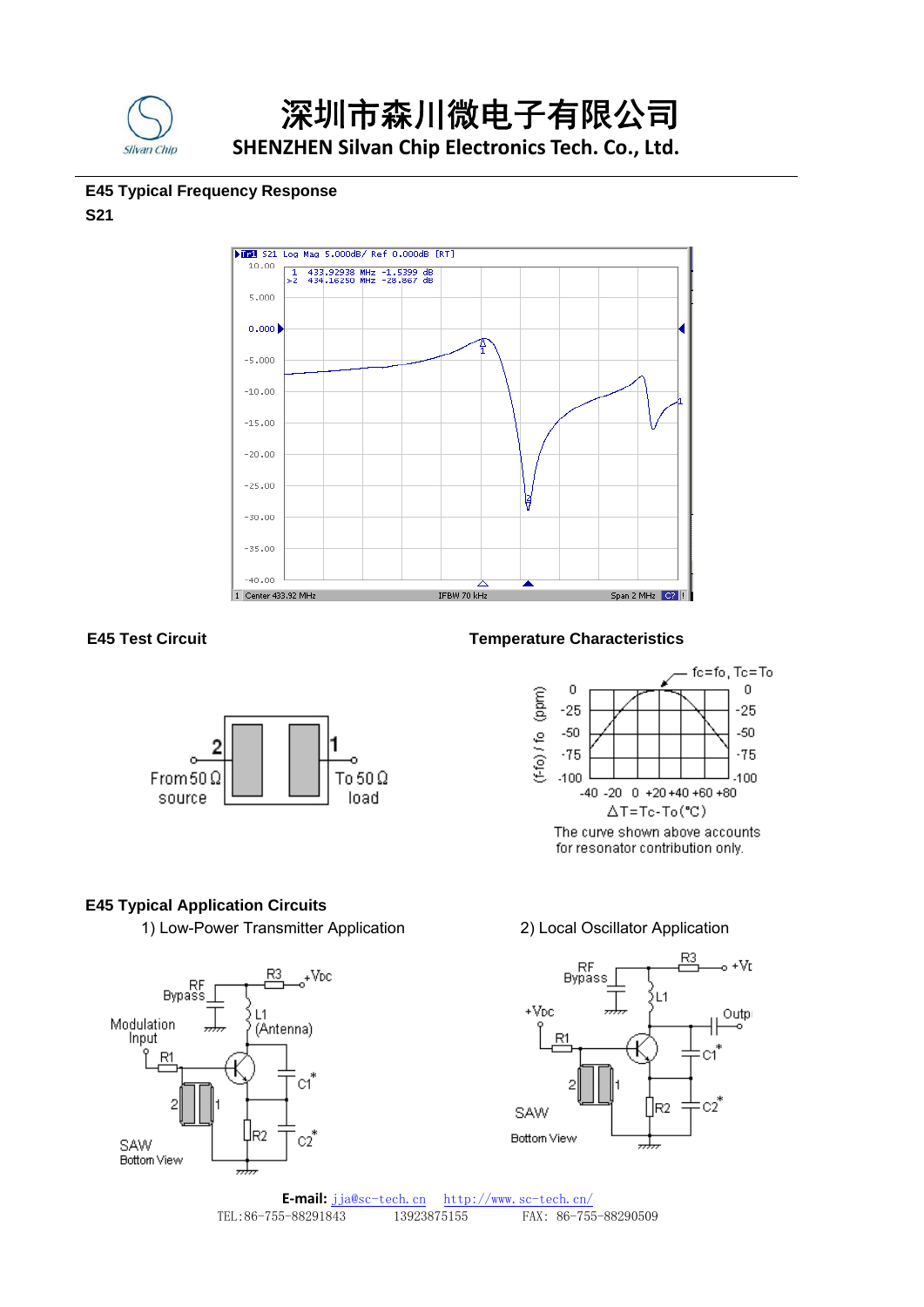

# 深圳市森川微电子有限公司  **SHENZHEN Silvan Chip Electronics Tech. Co., Ltd.**

# **E45 Stability Characteristics**

| Item No.        |            | <b>Test Item</b>                           | <b>STD Reference</b> | <b>Test Conditions</b>                                                                                                                                                                                                                                                    | per lot |
|-----------------|------------|--------------------------------------------|----------------------|---------------------------------------------------------------------------------------------------------------------------------------------------------------------------------------------------------------------------------------------------------------------------|---------|
| Preconditioning |            |                                            | JESD22-A113          | 1) Temperature Cycling, 5 cycles $-40^{\circ}$ to<br>$85^{\circ}$<br>2) Bake, 24 hrs @125±5°C;<br>3) Reflow, 3 reflow cycles using profiles per<br>IPC/JEDEC J-STD-020, SnPb or Pb-free<br>profile based on device end use process<br>4) Drying, Room ambient temperature | 177     |
| $\mathbf{1}$    | Cycling    | Temperature                                | JESD22-A104          | -40 °C / +85 °C, 40 min dwell, <1 min transfer<br>time,500cycles                                                                                                                                                                                                          | 23      |
| $\overline{2}$  | Storage    | High Temperature                           | JESD22-A103          | 85°C, 240hr                                                                                                                                                                                                                                                               | 23      |
| 3               | Storage    | Low Temperature                            | JESD22-A119          | $-40^{\circ}$ C, 240hr                                                                                                                                                                                                                                                    | 23      |
| 4               |            | High Temp. High<br><b>Humidity Storage</b> | JESD22-A106B         | 85℃, 85%RH, 240hr                                                                                                                                                                                                                                                         | 23      |
| 5               |            | High Temperature<br>Operating              | JESD22-A102C         | +121°C 100%RH 96hr                                                                                                                                                                                                                                                        | 23      |
| 6               | <b>ESD</b> | Human Body Mode                            | JESD22-A114          | Measure to get the ESD limits level or margin<br>beyond specification                                                                                                                                                                                                     | 5       |
| $\overline{7}$  |            | Drop Test                                  | IEC 68-2-32          | 100 cm 3times Steel floor JIG(110g~150g)                                                                                                                                                                                                                                  | 6       |
| 8               |            | Solder ability                             | JESD22-B102          | Characterization per JESD22-B102                                                                                                                                                                                                                                          | 5       |
| 9               |            | Vibration, Variable<br>Frequency           | JESD22-B103          | 20 Hz to 2 kHz (log variation) in > 4 minutes,<br>4X in each orientation, 50g peak acceleration                                                                                                                                                                           | 23      |
| 10              |            | <b>Mechanical Shock</b>                    | JESD22-B104          | Y1 plane only, 5 pulses, 0.5 ms duration, 1500<br>g peak acceleration                                                                                                                                                                                                     | 23      |

**Requirements:** The SAW filer shall remain within the electrical specifications after tests.

# **Remarks**

- SAW devices should not be used in any type of fluid such as water, oil, organic solvent, etc.
- Be certain not to apply voltage exceeding the rated voltage of components.
- Do not operate outside the recommended operating temperature range of components.
- Sudden change of temperature shall be avoided, deterioration of the characteristics can occur.
- Be careful of soldering temperature and duration of components when soldering.
- Do not place soldering iron on the body of components.
- Be careful not to subject the terminals or leads of components to excessive force.
- SAW devices are electrostatic sensitive. Please avoid static voltage during operation and storage.
- Ultrasonic cleaning shall be avoided. Ultrasonic vibration may cause destruction of components.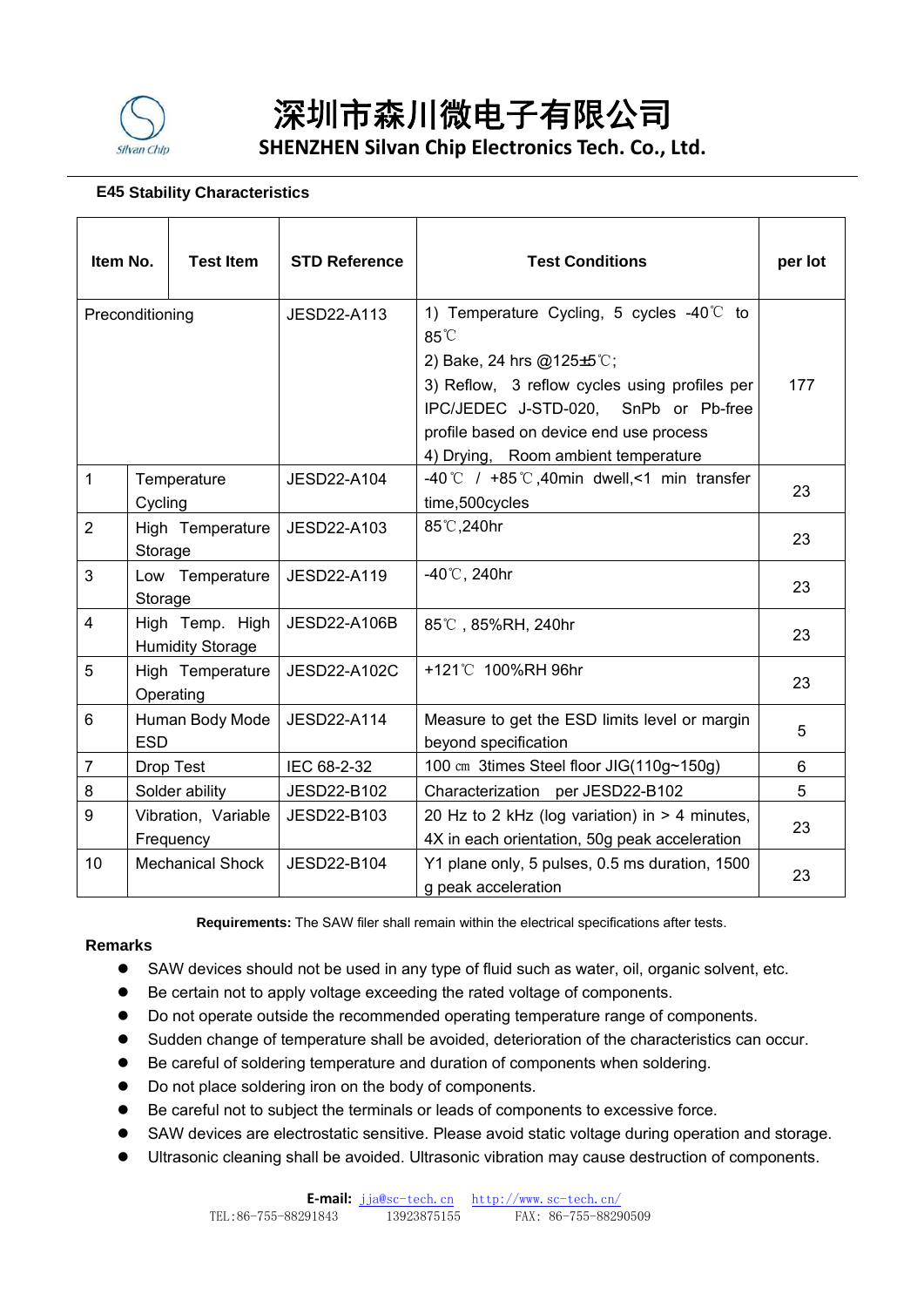

 深圳市森川微电子有限公司  **SHENZHEN Silvan Chip Electronics Tech. Co., Ltd.**

# **E45 Packing Information**





| <b>SYMBOL</b> |   |                                                             | D2 | DΟ | Ω1 | PΩ |
|---------------|---|-------------------------------------------------------------|----|----|----|----|
| <b>SPEC</b>   |   | 1.75±0.10 3.50±0.05 2.00±0.05 1.55±0.05 0.60±0.05 4.00±0.10 |    |    |    |    |
| <b>SYMBOL</b> | ₩ |                                                             | A0 | BΟ | K0 |    |
| <b>SPEC</b>   |   | 8.00±0.10 4.00±0.10 1.60±0.05 2.10±0.10 0.80±0.05 0.30±0.10 |    |    |    |    |



# **Reel Dimensions**



### Outer Packing

| <b>Type</b>   | Quantity | <b>Dimension</b> | <b>Description</b>                                    | Weight |  |
|---------------|----------|------------------|-------------------------------------------------------|--------|--|
| Carton Box I  | 15000    | 190×190×95       | anti-static plastic bag & carton box<br>1 reel / bag  | 0.85   |  |
| Carton Box II | 30000    | 190×190×190      | 5 bags / box (15000 pcs)<br>10 bags / box (30000 pcs) | 1.80   |  |
| Unit: mm      |          |                  |                                                       |        |  |